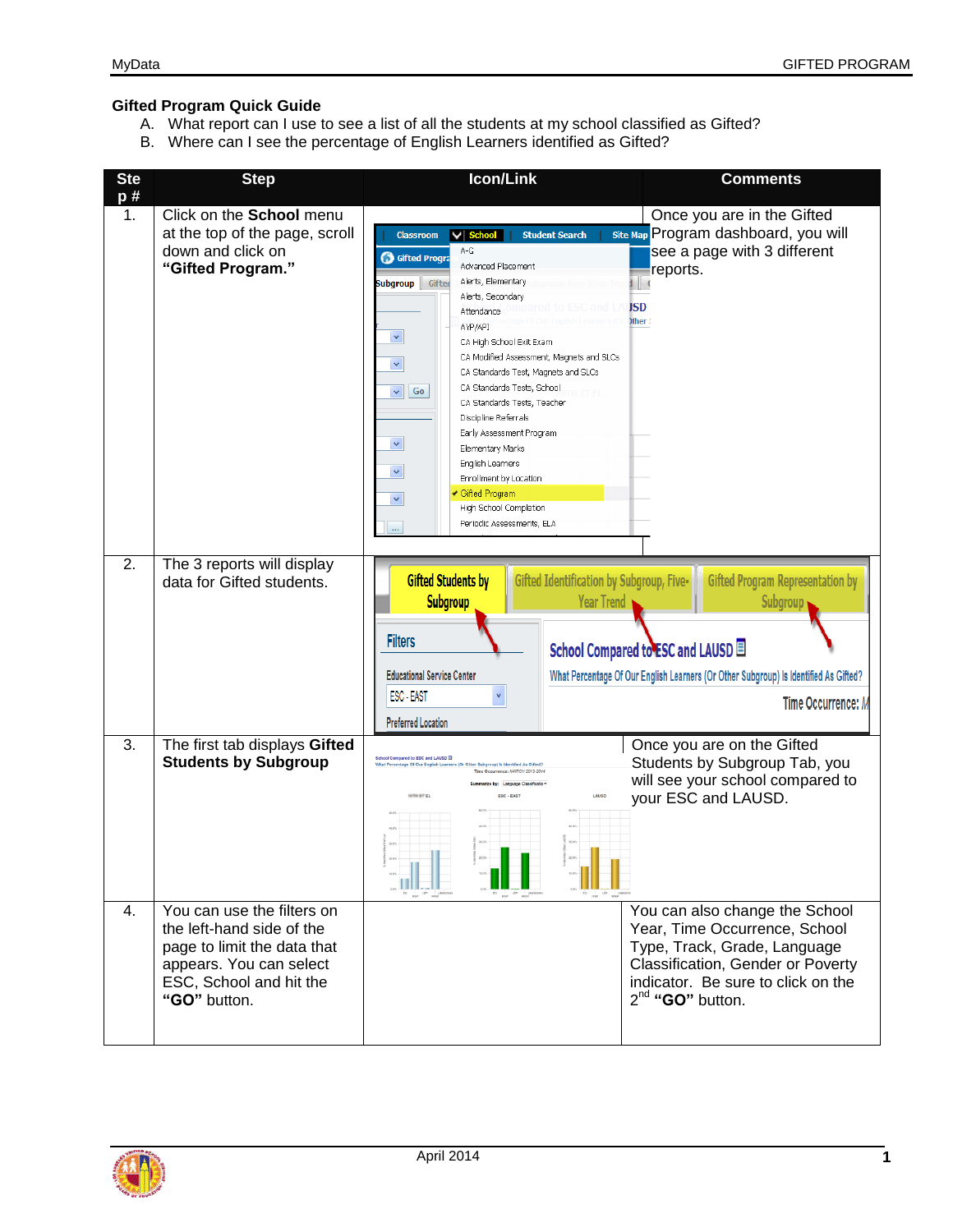| <b>Ste</b><br>p# | <b>Step</b>                                                                                                                                                                                                                                           | Icon/Link                                                                                                                                                                                                                                                                                                                                                                                                                                                                                                                                                                                                                                                                                                                                                                                                                                                                                          | <b>Comments</b>                                                                                                                                                                                                                                                                                                                                                   |
|------------------|-------------------------------------------------------------------------------------------------------------------------------------------------------------------------------------------------------------------------------------------------------|----------------------------------------------------------------------------------------------------------------------------------------------------------------------------------------------------------------------------------------------------------------------------------------------------------------------------------------------------------------------------------------------------------------------------------------------------------------------------------------------------------------------------------------------------------------------------------------------------------------------------------------------------------------------------------------------------------------------------------------------------------------------------------------------------------------------------------------------------------------------------------------------------|-------------------------------------------------------------------------------------------------------------------------------------------------------------------------------------------------------------------------------------------------------------------------------------------------------------------------------------------------------------------|
|                  |                                                                                                                                                                                                                                                       | <b>Filters</b><br><b>Educational Service Center</b><br><b>ESC - EAST</b><br>$\checkmark$<br><b>Preferred Location</b><br>10TH ST EL<br>$\checkmark$<br><b>ES or MS or HS</b><br>Go<br>Y<br>$\checkmark$<br><b>School Year</b><br>2013-2014<br>$\checkmark$<br><b>Time Occurrence</b><br><b>MARCH</b><br>$\checkmark$<br><b>School Type</b><br>$\checkmark$<br><b>Track</b><br>ш.<br>Grade<br>ш.<br><b>Ethnicity</b><br><br><b>Language Classification</b><br><br>Gender<br>$\checkmark$<br>(All Choices)<br><b>Poverty Indicator</b><br>Go<br>×                                                                                                                                                                                                                                                                                                                                                    |                                                                                                                                                                                                                                                                                                                                                                   |
| 5.               | The Gifted Student by<br><b>Subgroup report displays</b><br>what percentage of English<br>Learners or other<br>subgroups are identified as<br>Gifted.<br>By clicking on the<br>Summarized By: you can<br>select multiple ways of<br>viewing the data. | Gifted Students by Subgroup Gifted Identification by Subgroup, Five-Year Trend Gifted Program Representation by Subgroup<br>Filters<br>School Compared to ESC and LAUSD ■<br>What Percentage Of Our English Learners (Or Other Subgroup) Is Identified As Gifted?<br><b>Educational Service Center</b><br>ESC-EAST<br>$\checkmark$<br><b>Preferred Location</b><br>$\checkmark$<br>10TH ST EL<br>ES or MS or HS<br>$\vee$ $G_0$<br>10TH ST EL<br><b>School Year</b><br>50.0%<br>2013-2014<br>$\checkmark$<br><b>Time Occurrence</b><br>$\checkmark$<br><b>MARCH</b><br>40.0%<br><b>School Type</b><br>$\bar{\mathbf{v}}$<br>ESC<br>Pref<br>30.0%<br>Track<br>$\ldots$<br>Grade<br>20.0%<br>$\ldots$<br>Ethnicity<br>$\cdots$<br>10.0%<br>Language Classification<br>$\overline{\phantom{a}}$<br>Gender<br>(All Choices)<br>$\checkmark$<br>EO LEP UNKNOWN<br><b>Poverty Indicator</b><br>$\vee$ Go | Page Options ▼<br>Help<br>Time Occurrence: MARCH 2013-2014<br>Summarize by: Language Classification<br>Language Classification<br>Ethnicity<br>LAUSD<br>Grade Code<br>Poverty Indicator Description (Y/N)<br>50.0%<br>50.0%<br>40.0%<br>40.0%<br><b>AUSD</b><br>30.0%<br>30.0%<br>20.0%<br>20.0%<br>10.0%<br>10.0%<br>$0.0\%$<br>EO LEP UNKNOWN<br>EO LEP UNKNOWN |
| 6.               | Summarize by: Allows<br>you to view the data by<br>Language Classification,<br>Ethnicity, Gender, Grade<br>Code or Poverty Indicator                                                                                                                  | School Compared to ESC and LAUSD <sup>1</sup><br>What Percentage Of Our English Learners (Or Other Subgroup) Is Identified As Gifted?<br>10TH STEL<br>50.0%<br>40.0%<br>Pref Loc<br>30.0%<br>ਦੂ                                                                                                                                                                                                                                                                                                                                                                                                                                                                                                                                                                                                                                                                                                    | Time Occurrence: MARCH 2013-2014<br>Language Classification<br>Summarize by:<br><b>Language Classification</b><br><b>Ethnicity</b><br>Gender<br>Grade Code<br>Poverty Indicator Description (Y/N)<br>50.0%<br>40.0%<br>ed LAUSD<br>fted ESC<br>30.0%                                                                                                              |